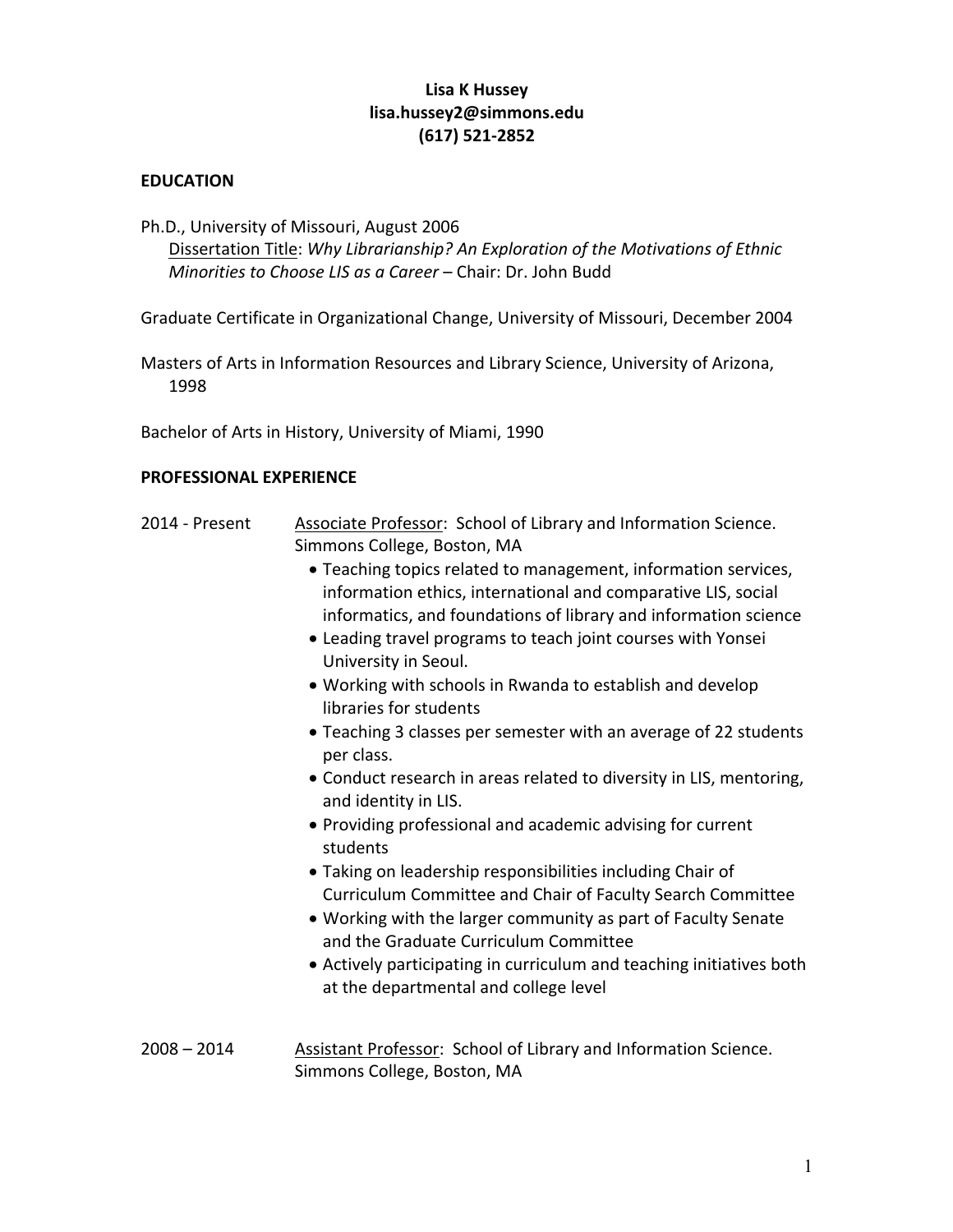|               | • Teaching topics related to management, information services,<br>information ethics, social informatics, and foundations of library<br>and information science<br>• Teaching 3 classes per semester with an average of 22 students<br>per class.<br>• Conduct research in areas related to diversity in LIS, mentoring,<br>and identity in LIS.<br>• Providing professional and academic advising for current<br>students<br>• Serving on campus wide committees<br>• Actively participating in curriculum and teaching initiatives both<br>at the departmental and college level |
|---------------|------------------------------------------------------------------------------------------------------------------------------------------------------------------------------------------------------------------------------------------------------------------------------------------------------------------------------------------------------------------------------------------------------------------------------------------------------------------------------------------------------------------------------------------------------------------------------------|
| $2007 - 2008$ | Director of Library Services: DeVry University, Phoenix, AZ<br>• Administer library functions<br>• Assisted patrons in library and online<br>• Handled collection development for local library and national<br>online collection<br>• Provided information literacy training for various courses<br>• Cataloged library materials                                                                                                                                                                                                                                                 |
| $2006 - 2007$ | Assistant Professor (Term Position): School of Library, Archival, and<br>Information Studies. University of British Columbia, Vancouver, BC<br>• Taught courses on management, human resource management,<br>and project management<br>• Served on library committee<br>• Assisted in evaluating doctoral exam                                                                                                                                                                                                                                                                     |
| $2003 - 2006$ | Graduate Assistant: School of Information Science and Learning<br>Technologies. University of Missouri, Columbia, MO<br>· Taught courses on management and research methods<br>• Assisted on research project for professors                                                                                                                                                                                                                                                                                                                                                       |
| $2000 - 2003$ | Program Manager: School of Library and Information Resources.<br>University of Arizona, Tucson, AZ<br>• Managed students from admissions to graduation<br>• Arranged the schedule of course offerings<br>• Acted as liaison with the Graduate College<br>• Coordinated student recruitment and orientation<br>• Managed scholarships, assistantships, and other financial<br>awards<br>• Handled alumni relations and activities<br>• Dealt with duties as office manager                                                                                                          |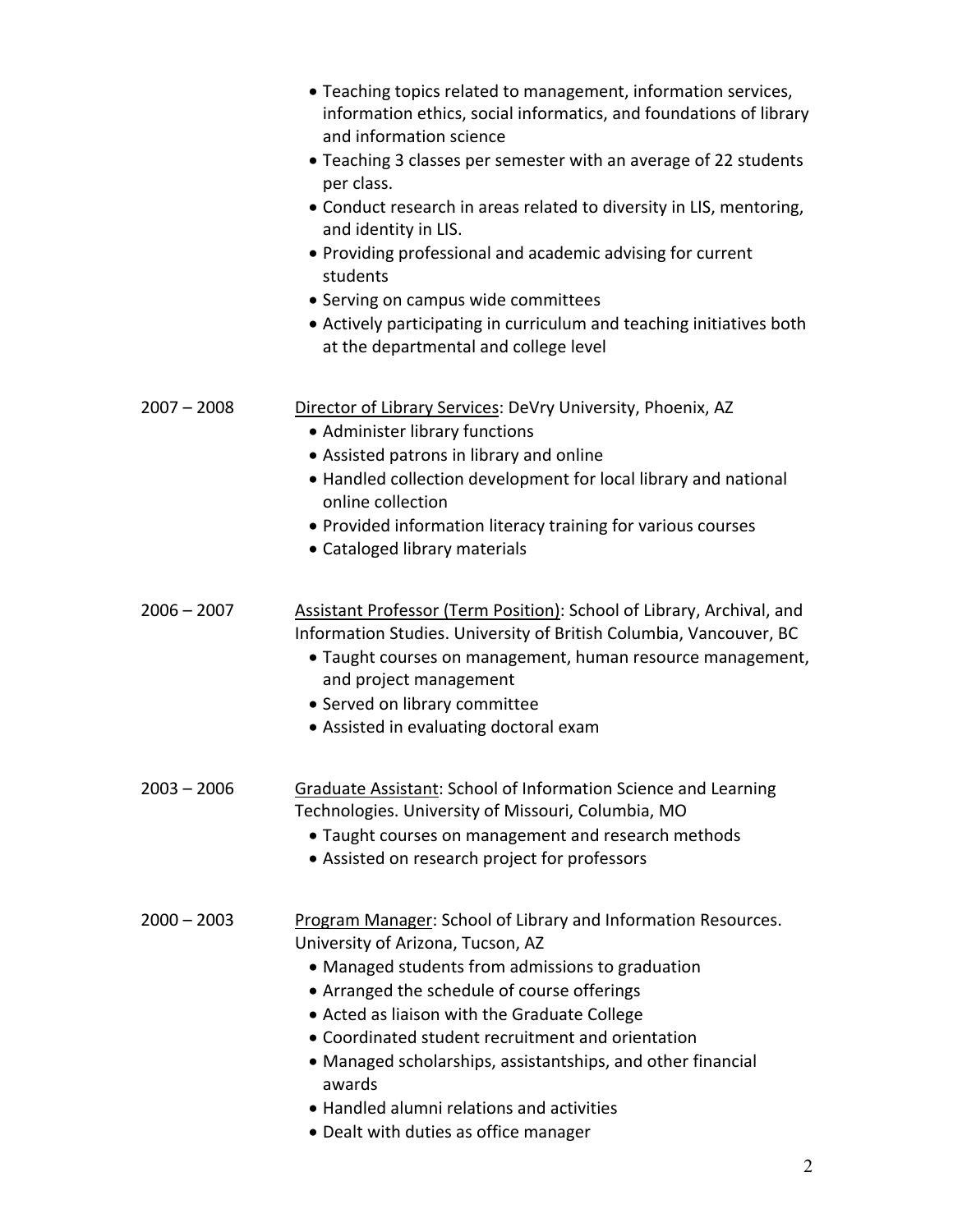| $2000 - 2000$       | Librarian II: Arizona Department of Corrections, Tucson, AZ<br>• Supervised library on individual prison yard as part of larger<br>library system.<br>• Organized and oversaw inmate visits to the library<br>• Assisted inmates with library and legal materials<br>• Cataloged library materials<br>• Arranged paralegal schedule<br>• Repaired books |
|---------------------|---------------------------------------------------------------------------------------------------------------------------------------------------------------------------------------------------------------------------------------------------------------------------------------------------------------------------------------------------------|
| $1999 - 2000$       | Assistant Librarian and Electronic Resources Coordinator: University<br>High School, San Francisco, CA.<br>• Assisted students and faculty with research<br>• Supervised library<br>• Handled circulation<br>• Taught introductory computer courses<br>• Edited and maintained library web site<br>• Inventoried library                                |
| $1997 - 1998$       | Graduate Assistant: School of Library and Information Resources.<br>University of Arizona, Tucson, AZ<br>• Assisted with courses on human computer interaction and<br>organization of information<br>• Researched information for publication<br>• Identified supplementary readings for courses<br>• Arranged passwords for online resources           |
| $1998 - 1998$       | Interlibrary Loan Clerk: Main Library. University of Arizona, Tucson,<br>AZ.<br>• Reviewed and processed requests<br>• Searched for titles in WorldCat and related databases                                                                                                                                                                            |
| <b>PUBLICATIONS</b> |                                                                                                                                                                                                                                                                                                                                                         |

Articles in Refereed Journals

 Hussey, L. (2021). Review of *International and Comparative Librarianship: Concepts and methods for Global Studies* by Peter Johan Lor. *JELIS*, *62*(1). DOI: 10.3138/jelis.62.1-2019-0059

 10.3138/jelis.62.1-2019-0059 Hussey, L., & Campbell-Meier, J. (2020). Are you mentoring or coaching? Definitions  matter. *Journal of Librarianship and Information Science*. <https://doi.org/10.1177/0961000620966651>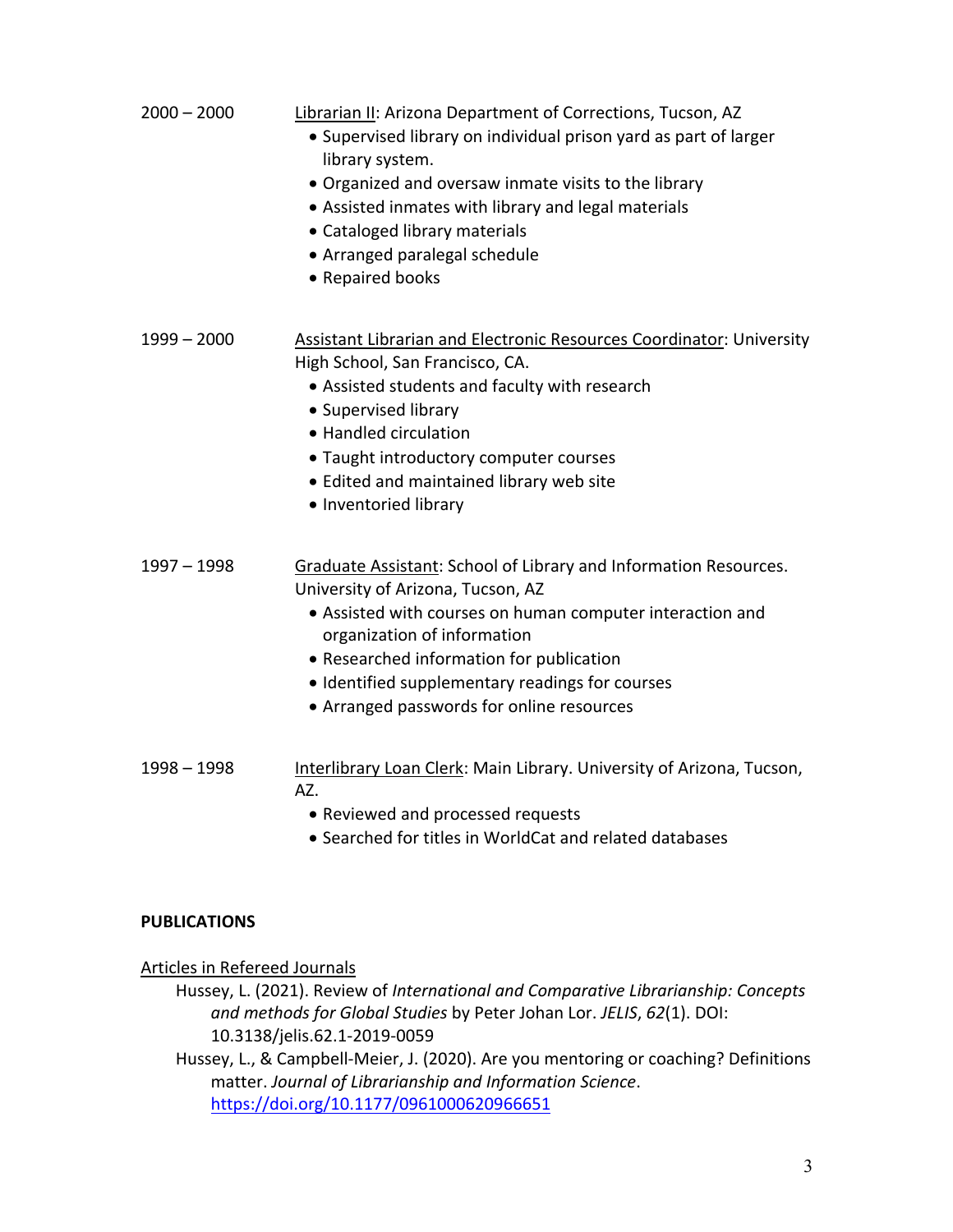- Campbell-Meier, J., & Hussey, L. (2018). Exploring becoming, doing, and relating in the information professions. *Journal of Librarianship and Information Science*. <https://doi.org/10.1177/0961000618757298>
- Hussey, L. & Campbell-Meier, J. (2017). Is there a mentoring culture within the LIS  profession? *Journal of Library Administration*, 57(5), 500-516.
- Hussey, L., & Campbell-Meier, J. (2016). Developing Professional Identity in LIS.  *Education for Information*, *32*, 343-357.
- Campbell-Meier, J., & Hussey, L. (2016). Learning outcomes for student workers: Perceived mentoring and the gap between training and educating library  student workers. *The Journal of Academic Libraries*, *42*, 745-749.
- Benoit, G., & Hussey, L. (2011). Repurposing digital objects: Case studies across the publishing industry. *Journal of the American Society for Information Science and Technology, 62*(2), 363-374*.*
- Hussey, L. (2010, Fall-Winter). The diversity discussion: What are we saying? *Progressive Librarian, 34-35,* 3-10.
- Adkins, D. & Hussey, L. (2006). The function of libraries for Latino college students.  *Library Quarterly, 76*(4), 456-480.
- Adkins, D., & Hussey, L. (2005). Unintentional recruiting for diversity. *Public Libraries, 44*(4), 229-233.

## Books and Book Chapters

- Hussey, L., & Velasquez, D. (eds.) (2019). *Library Management 101: A Practical Guide*, 2nd Ed., Chapters 1, 3, 5, 7-10, 16, 17. Chicago: ALA
- Hussey, L. (2013). *Library Management 101: A Practical Guide*, Chapters 2-3, 6-8, 14-15, and 20. Chicago: ALA.
- Hussey, L. (2010). Social capital, symbolic violence and fields of cultural production: Pierre Bourdieu and Library and Information Science. In G.J. Leckie, L.M. Givens & J. Buschman (Eds), *Critical Theory for LIS: Exploring the social from across disciplines*. Santa Barbara, CA: Libraries Unlimited.

# **Other Publications**

- Wilkins-Jordan, M., & Hussey L. (2014, January). Looking at the socialization of LIS students through a pop culture lens. *Library Philosophy and Practice*, 33-51.
- Hussey, L., & Velasquez, D. (2011). Forced advocacy: How communities respond to  library budget cuts. *Advances in Librarianship,* 59-93.
- *Organization,* 153-217. Hussey, L. (2009). Why librarianship? *Advances in Library Administration and*

### Book Reviews

- Hussey, L. (2010). [Review of the book *Organizational Ethnography*]. *Library & Information Science Research, 32*(3), 232-233.
- Hussey, L. (2010) [Review of the book *Qualitative Methods in Business Research*].  *Library & Information Science Research, 32*(1), 92.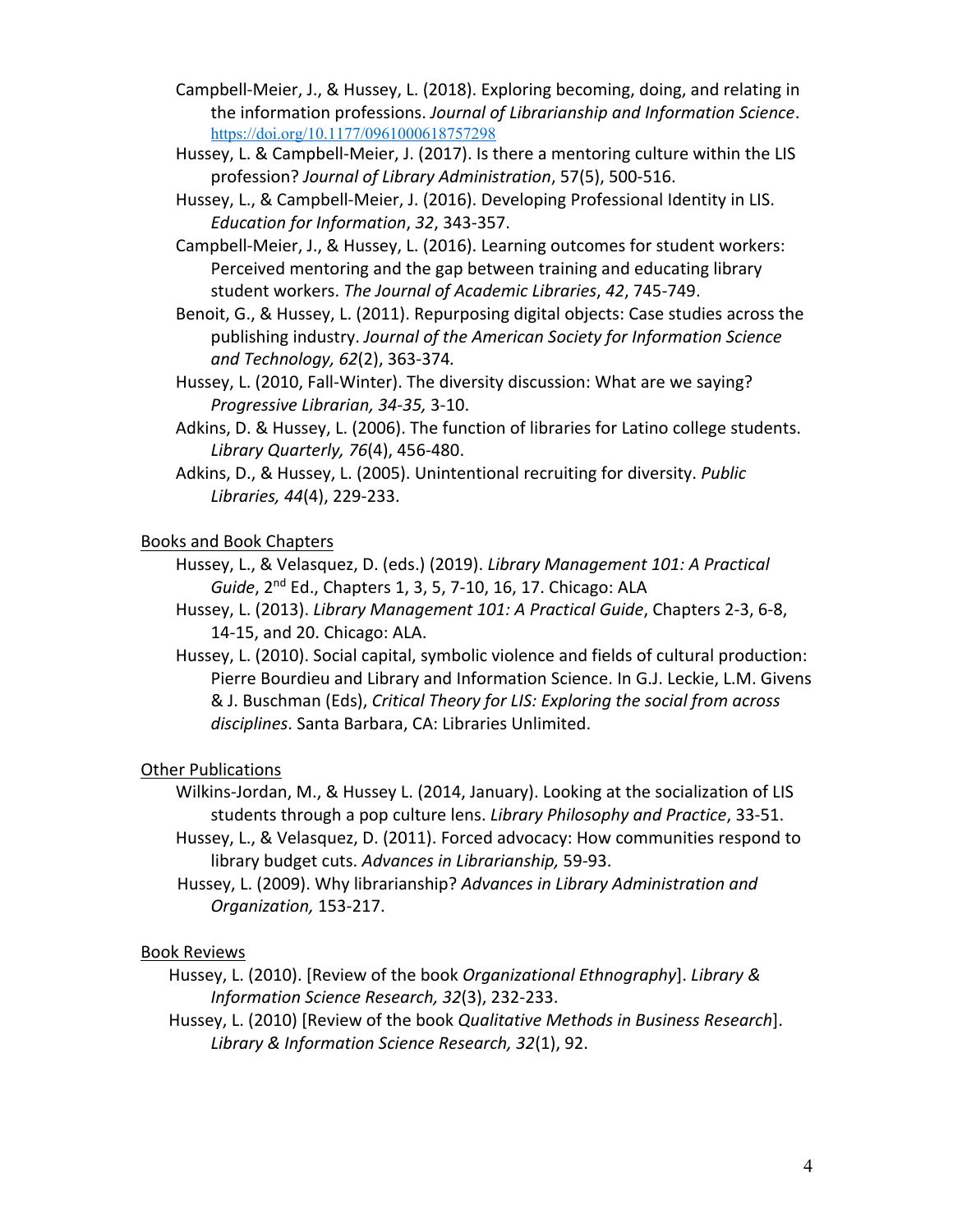#### **RESEARCH – SCHOLARLY PRESENTATIONS**

- • "But You Should See Color: Teaching and Research in Information Science" with Nicole Cooke and Monica Colon-Aguirre, ASIST, October 2020
- • "Disaster Management in LIS Education" with Noah Lenstra, Laura Saunders, Rachel Williams, and Deborah Charbonneau, ALISE, October 2020
- • "Defining Mentoring & Coaching in LIS" with Jennifer Campbell-Meier, LRS-VII, October 2019.
- • "How Effective is the Study Abroad as a Pedagogical and Experiential Learning Tool?" Panel Presentation with Jenny Bossaler, Jennifer Luetkemeyer, Renate Chancellor, and Kim Thompson, ALISE, September 2019.
- • "Becoming, Doing, and Relating: Who is the GLAM professional?" Paper Presentation with Jennifer Campbell-Meier, RAILS, November 2017.
- • "Mentoring in GLAM Organizations." Paper Presentation with Jennifer Campbell-Meier, LIANZA, November 2015.
- • "Mentoring in LIS" Paper Presentation with Jennifer Campbell-Meier, RAILS, July 2015
- • "Peer Evaluation for LIS Faculty" Panel Presentation with Laura Saunders, Monica Colon-Aguirre, and Mary Wilkins-Jordan, ALISE, January 2015.
- • "Developing a Professional Identity in LIS." Paper Presentation with Jennifer Campbell-Meier, LRS VI, October 2014
- • "Peer Evaluation" Panel Discussion with Laura Saunders, Monica Colon-Aguirre, and Mary Wilkins-Jordon, NEARL, May 2014
- • "Professional Mentorship and the Recruitment of MLIS Students" Paper Presentation with Jennifer Campbell-Meier, University of New Mexico Mentoring Institute, October 2013
- • "I am a…How do future LIS professionals identify themselves?" Presentation with Jennifer Campbell-Meier, ALISE, January 2013
- • "Pop culture and the socialization of LIS students' papers." Presentation with Mary Wilkins Jordan, ALISE, January 2013
- • "Forced Advocacy: How communities respond to public libraries budget cuts." Presentation with Diane Velasquez, CAIS-ASCI, June 2012
- • "Pop Culture and the Socialization of LIS Students." Presentation with Mary Wilkins Jordan, Popular Culture Association/American Culture Association, April 2012
- • "Is Archival Research Relevant to Practitioners?" Presentation, New England Archivists, Spring 2011 Meeting
- • "Diversity & Conflict: What is the Conversation?" Presentation, Library Research Seminar V, October 2010
- • "Forced Advocacy: How the Community Responds to Library Budget Cuts." Presentation with Diane Velasquez, Library Research Seminar V, October 2010
- • "%&\*\$ the Stereotype! Using Popular Culture to Recharge Library Practices." Presentation with Mary Wilkins Jordan, Popular Culture Association/American Culture Association, April 2010
- • "E-Government and Public Access Computers." Table Talk (Facilitator for Diane Velasquez), Public Library Association Conference, March 2010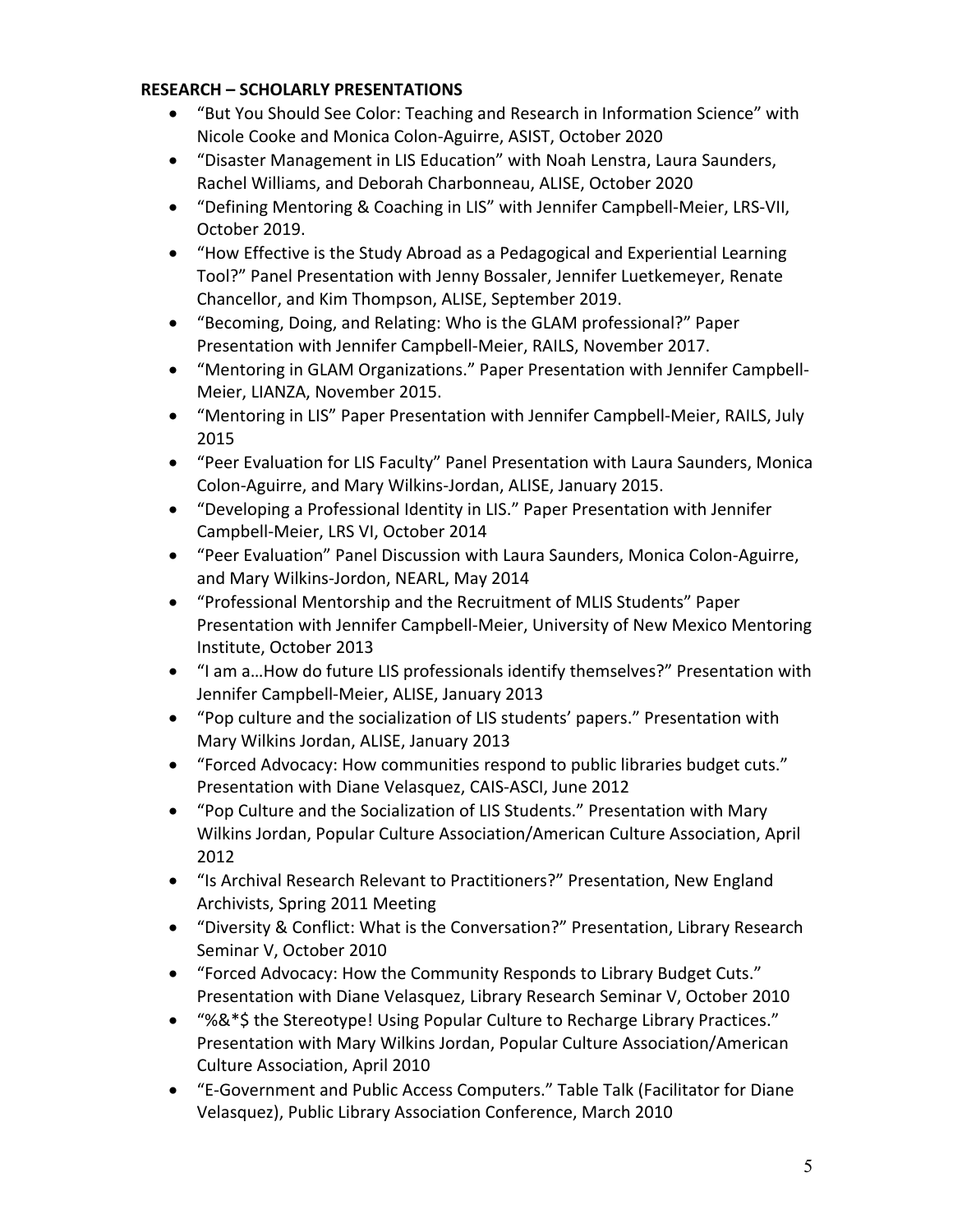- • "Diversity in Librarianship: Motivations and Factors Influencing Students in Choosing LIS as a Career." Paper Presentation. Library Research Seminar IV, London, Ontario, October, 2007.
- • "Latinos Perceptions of the Library." Paper Presentation with Dr. Denice Adkins. Library Research Seminar III, Kansas City, MO, October 2004.
- • "Unintentional Recruiting for Diversity." Presentation with Dr. Denice Adkins. National Diversity in Libraries, Atlanta, GA, May 2004.
- • "Technology and the Public Library: What is the 'real' cost?" Paper Presentation. Missouri Library Association Conference, Springfield, MO, October 2003.
- • "So, You Want to Be a Librarian?" Presentation with Mary Feeney, Assistant Librarian, University of Arizona. Arizona Library Association, Phoenix, AZ, November 2002.
- • "Cooperative Course Offerings in L&IS: A Three-University Experience, Spring, 2001." Presentation with Mary Lynn Rice-Lively, Associate Professor, University of Texas-Austin; Charley Seavey, Associate Professor, University of Missouri; and Keith Swigger, Professor, Texas Women's University. Association for Library and Information Science Education, New Orleans, LA, January 2002.
- "Information Literacy in the 21<sup>st</sup> Century." Presentation with Elizabeth Marcoux, Clinical Professor, University of Arizona. New Mexico Library Association Conference, Albuquerque, NM, April 2000

# **RESEARCH – POSTER PRESENTATIONS**

- • "What We Say: The language and possible meaning in the Diversity Discussion." Poster Presentation, ALISE, January 2011
- • "Digital Object Repurposing." Poster Presentation with Gerry Benoit. ASIS&T Conference, October 2009.
- • "I am a…? Professional Identity and LIS Students." Works-in-Progress Poster Presentation. Association for Library and Information Science Education, Philadelphia, PA, January 2008.
- • "Why LIS? An exploration of the motivations of ethnic minorities to choose LIS as a career." Poster Presentation. Association for Library and Information Science Education, San Antonio, TX, January 2006.
- • "A Statistical Analysis of Minority Student Populations Using the 2003 ALISE Data." Poster Presentation. Association for Library and Information Science Education, Boston, MA, January 2005.
- • "The Digital Divide." Poster Presentation. Library Research Seminar III, Kansas City, MO, October 2004.
- • "Why Librarianship? A study of the motivations of minorities to enter LIS education." Poster Presentation. Association for Library and Information Science Education, San Diego, CA, January 2004.

### **PRESENTATIONS – INVITED SPEAKER**

- • "White Privilege in LIS" Library and Information Studies Research Seminar, University of Buffalo, October 2016
- • "How to Get the Most from your Library Budget." Webinar, SyrsiDynex, September 2015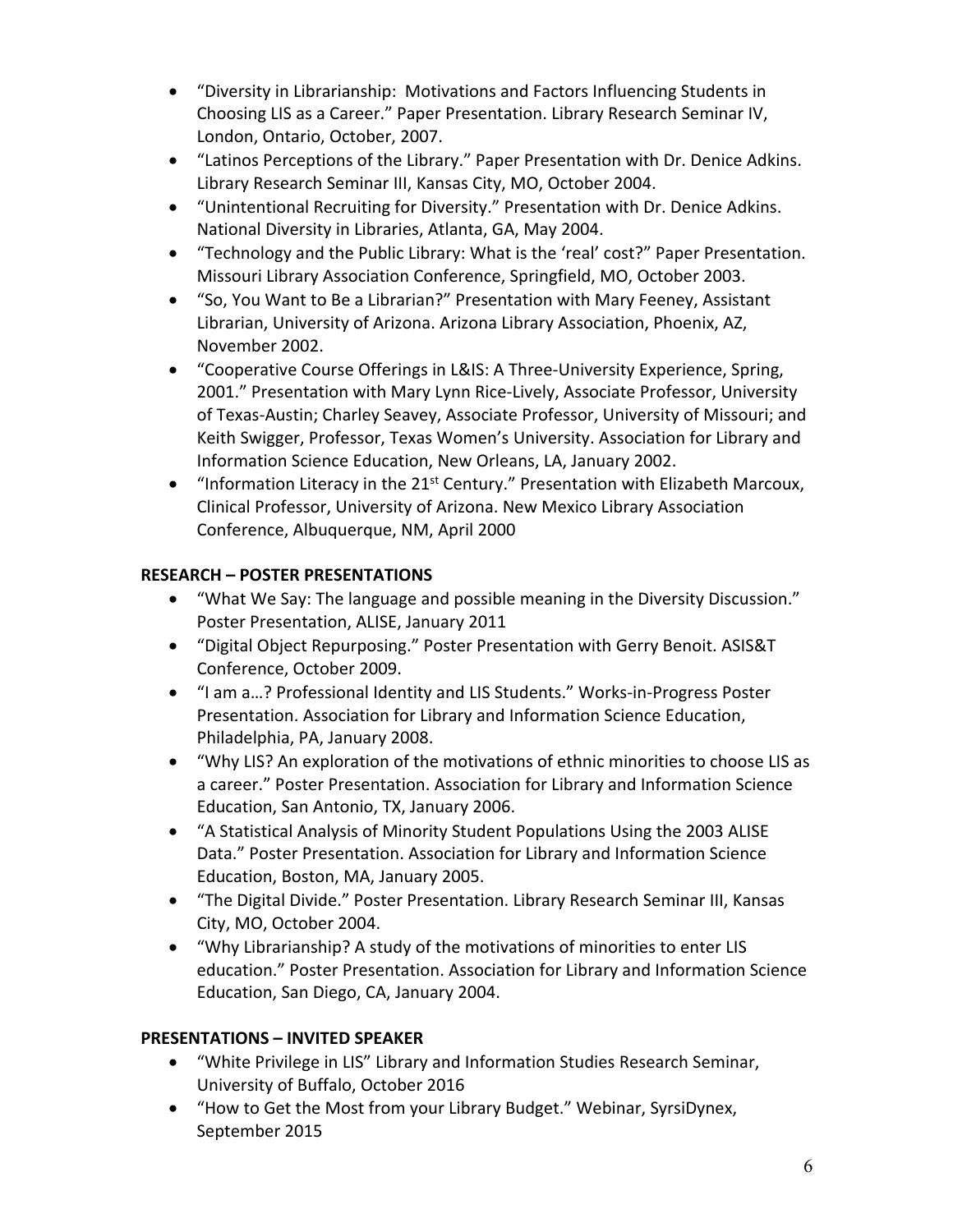- • "Are Libraries Just Computer Labs with Sofas?" Presentation. Taiga 5 Forum, January 2010
- • "Human Resource Issues in the Library: Recruitment and Retention." Presentation. Council of Connecticut Academic Library Directors, June 2009.
- "Libraries & the Economy." Presentation. GSLIS/SOM Breakfast, June 2009.
- • "Marketing the Library." Continuing Education Session for the Army Librarian Training Institute, Southbridge, MA, April 2009

# **COURSES TAUGHT**

## Simmons College

- LIS 401 Foundations of Library and Information Science
- LIS 404 Principles of Management
- LIS 407 Information Services and Resources
- LIS 421 Social Informatics
- LIS 475 Organizational/Information Ethics
- LIS 490 International & Comparative LIS
- LIS 492 Management Theory: Leadership & Working Effectively
- LIS 501 Internship Course
- LIS 505 Special Topics: Readers' Advisory
- LIS 532-O Planning & Evaluation
- LIS 532-R Readers' Advisory
- LIS 620 History, Concepts, and Research Opportunities, co-taught with G. Benoit

### **Other Graduate LIS Programs**

- • LIBR 204 Information Organizations and Management (Online), San Jose State University,
- • LIBR 204 Information Organizations and Management (Online), San Jose State University,
- IRLS 515 Organization of Information, University of Arizona (Online),
- • LIB 204 Information Organizations and Management (Online), San Jose State University,
- • LIBR 504 Management of Information Organizations, University of British Columbia
- • LIBR 574 Project Management in Information Organizations, University of British Columbia
- LIBR 571 Human Resource Management, University of British Columbia
- Q7315 Management of Information Agencies (Blended). University of Missouri
- Q9540 Research Methods. University of Missouri (Online)
- Q7315 Management of Information Agencies (Blended).
- • Q410 Leading in Library Environments (Online). Taught jointly with Dr. John Budd.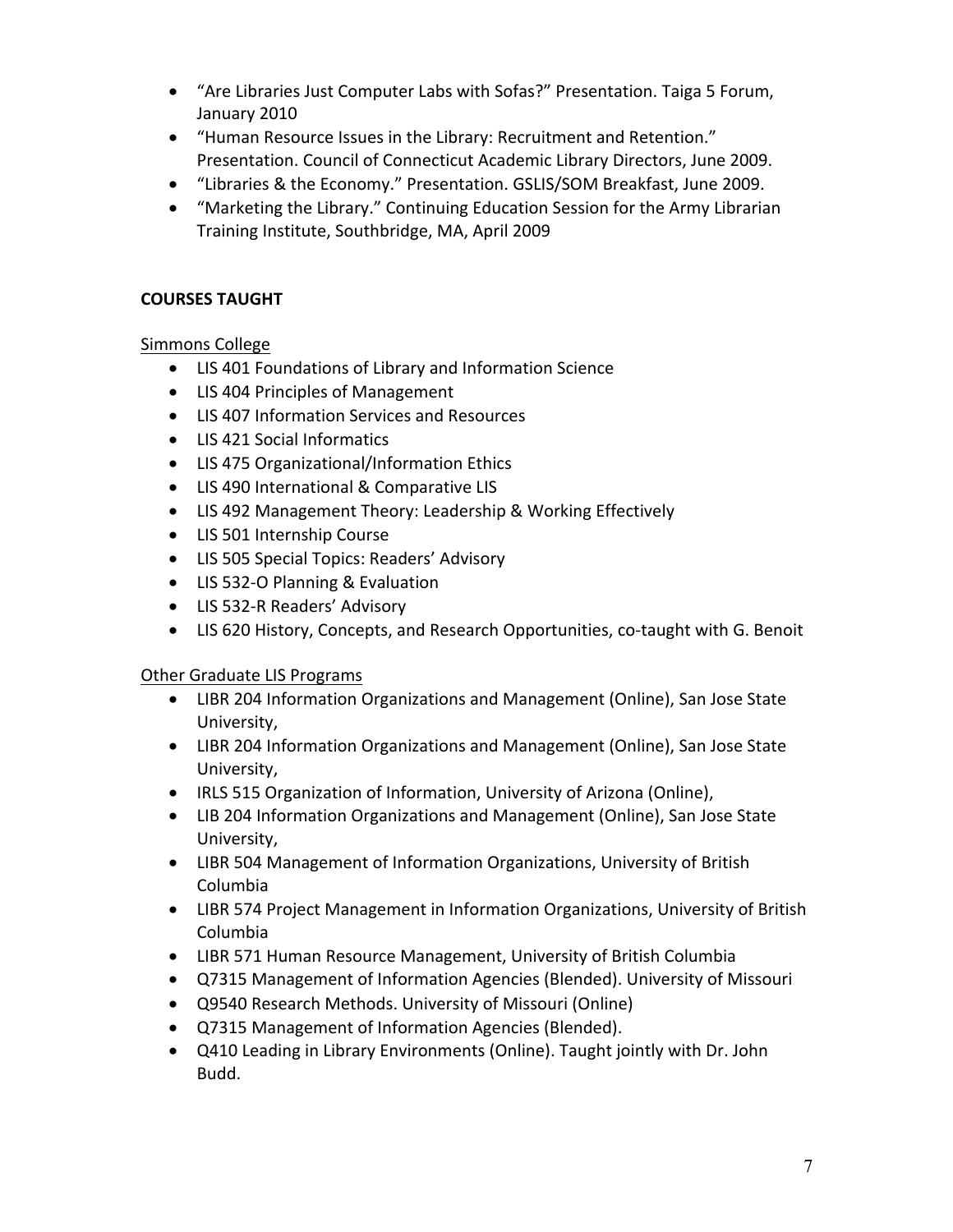• IRLS 588 Issues in Information Resources: Leadership for Information Professionals. University of Arizona, Winter Session 2002. Taught jointly with Dr. Brooke Sheldon and Denise Mogge.

# **LIS COMMITTEES**

- Grant Reviewer, IMLS
- Annual Conference, Communication Committee, ASIST 2021
- Annual Conference, Juried Paper Co-Chair, ALISE 2021
- Membership Committee, ASIST 2019 present
- International SIG, Chair, ALISE 2019 present
- International Committee Co-Chair, ASIST 2018
- Doctoral Poster Session Judge, 2009 2020
- Conference Planning Co-Chair, ALISE 2015
- Membership Advisory Committee, ALISE 2014

#### **COMMUNITY COMMITTEES**

• Maranyundo Initiative: Education Committee, 2019 – present

### **SIMMONS UNIVERSITY COMMITTEES**

- Simmons University Graduate Curriculum Committee (Current)
- NECHE Accreditation, Standard 8 Committee
- NECHE Accreditation, Syllabus Review

### **SCHOOL OF LIBRARY AND INFORMATION SCIENCE COMMITTEES**

- SLIS International Initiatives, Coordinator (Current)
- SLIS Curriculum Committee (Current)
- Diversity, Equity & Inclusion Committee, Chair (Current)
- Diversity, Equity and Inclusion Committee, Chair (SLIS) (Current)

### **GRANTS**

- • Fund for Research, Faculty Research Grant, Simmons College, Spring 2017 \$2500
- • Hollowell Grants, GSLIS, Fall 2012 \$2000, Spring 2013 \$1500, Summer 2015 \$2000
- Faculty Development Fund for Research, Simmons College, Summer 2012 \$600
- Faculty Development Fund for Research, Simmons College, Fall 2010 \$600
- • The Center for Multicultural Research, Training, and Consultation \$500 Dissertation Award, University of Missouri, December 2005.
- • Graduate Student Association Travel Grant, University of Missouri, April 2005 \$300
- • School of Information Resources and Learning Technologies Travel Grant, The University of Missouri, January 2005 - \$300
- • Graduate Student Association Travel Grant, University of Missouri, April 2004 \$300